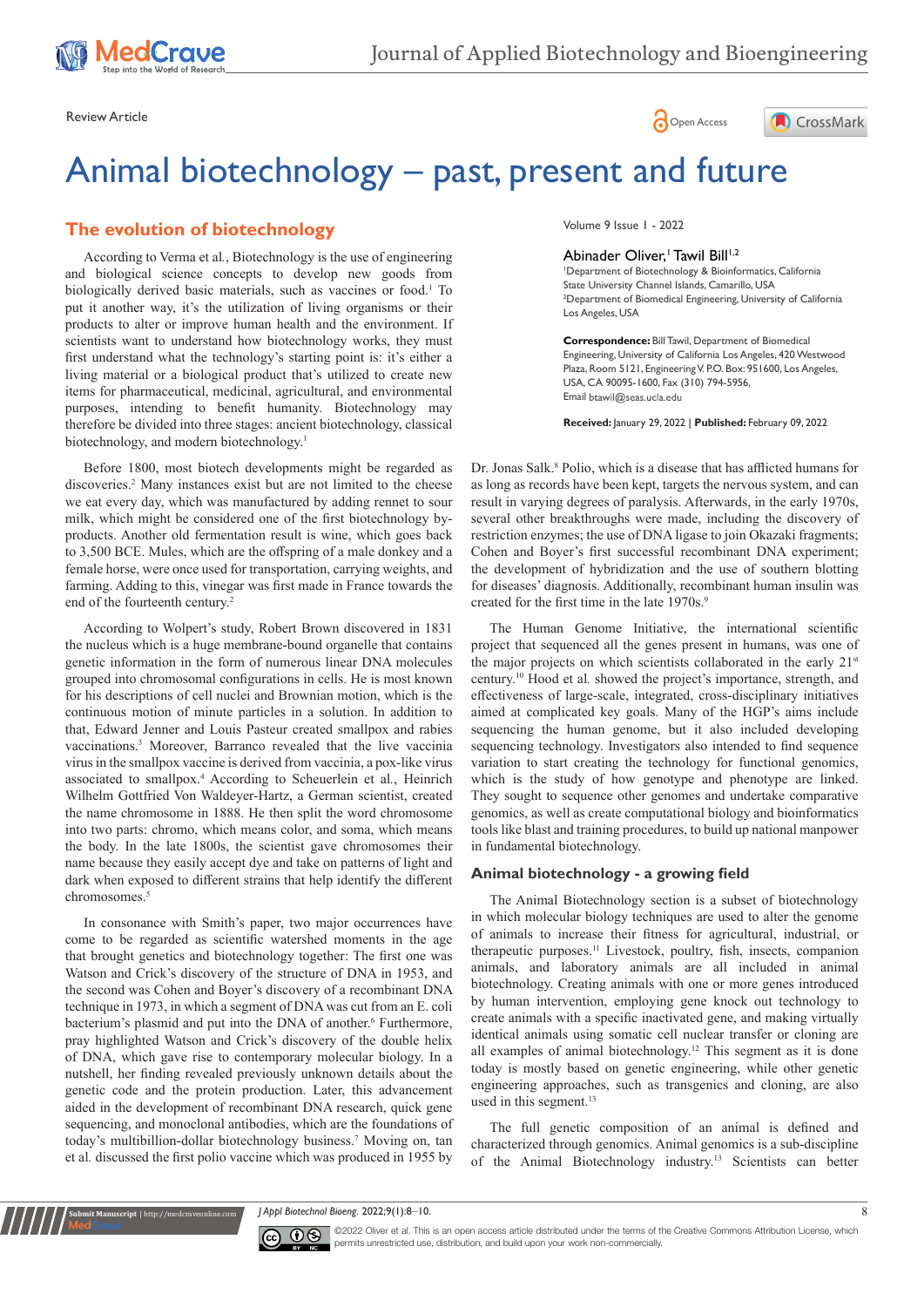understand the foundation for illness resistance, disease susceptibility, weight growth, and nutritional value factors by studying animal genomes. Another area of Animal Biotechnology is Animals Cloning. Researchers employ reproductive procedures to create many copies of mammals that are virtually exact clones of other animals, such as transgenic animals, genetically superior animals, and animals that generate large amounts of a desired feature. Transgenic animals, or those whose genomes have been transformed by the transfer of a gene or genes from another species or breed, are another segment of Animal Biotechnology. Transgenic animals are created to allow researchers to investigate how genes are controlled, how they impact the body's normal functioning and development, and how genes contribute to the development of illnesses, among other things.<sup>13</sup>

The animal biotechnology industry is one of the fastest-growing businesses, with chances to be had through 2028.14 The research evaluates developing market trends, market size outlook, potential opportunities, market share by Animal Biotechnology kinds, and applications.14 Furthermore, the report evaluates the top players participating in the worldwide Animal Biotechnology industry and forecasts market size by nation.<sup>14</sup> The Animal Health Biotechnology business is expected to earn \$11.1 billion in sales in 2021, with a 2% increase in market size.<sup>15</sup> From 2020 to 2025, the worldwide animal biotechnology market is estimated to increase at a CAGR of 5% to 7%.16 Increasing regulatory approvals and increased research and development activity connected to animal biotechnology are the main growth factors for this industry. Farmers were able to genetically improve animals, resulting in increased disease resistance and meat and dairy output to fulfill expanding demand for the global agribusiness economy, thanks to advances in biotechnology. Product Type (Diagnostic Tests, Reproductive & Genetic Products, Vaccines, and Drugs), Application (Animal Pharmaceutical Development, Food Safety and Drug Development, Other Applications), and Geography (North America, Europe, Asia-Pacific, Middle East and Africa, and South America) are all segments of the animal biotechnology market. Moving on, vaccine development is the fastest-growing application in the animal biotechnology business. Increasing incidences of animal illnesses, particularly infectious and zoonotic diseases, as well as increased pet adoption rates, have led to North America dominating the worldwide animal biotechnology industry. Due to an increase in animal illnesses and a huge livestock animal pool, Asia Pacific is expected to rise at a fast rate over the projection period. Growing public awareness of animal welfare and the implementation of government programs are also expected to boost the region's animal biotechnology sector. The animal biotechnology industry is relatively concentrated, with a few big competitors such as Bayer AG, Boehringer Ingelheim GmbH, Merck & Co., Zoetis Inc., Virbac, and others now leading the market. The chemical firm Bayer makes fungicides, herbicides, insecticides, and crop types. Boehringer Ingelheim, another pharmaceutical company, focuses on cardiovascular health, cancer, respiratory, metabolic, and immunological illnesses, as well as retinal health. Merck & Co. also manufactures a large range of wellknown medications, vaccines, and animal health products, as well as providing novel health solutions.<sup>16</sup>

#### **The future of animal biotechnology**

Recent advances in molecular biology, immunology, and genetic engineering have expanded the scope of biotechnology study and use in farm animals. Meat and milk from farmed animals, such as cattle and poultry, are good sources of high-quality protein and necessary amino acids, as well as minerals, lipids, and fatty acids, easily absorbed vitamins, tiny amounts of carbs, and other bioactive components.17 Biotechnology is being used in the livestock business to speed up breed development for better animal health and welfare, increased reproduction, and improved nutritional quality and safety of animal-derived commodities. Animal breeding stock is thus improved through a variety of biotechnological technologies including artificial insemination, in-vitro fertilization, and somatic cell nuclear transfer.<sup>17</sup>

First and foremost, artificial insemination is a fertility procedure that involves injecting sperm directly into the cervix or uterus in the hopes of conceiving. These sperm are sometimes prepared to boost the chances of a woman becoming pregnant.18 This method first lowers many of the hazards associated with mating; males, especially in cattle, can be violent at times.. As a result, it eliminates the hazards associated with having a guy on the premises. Second, it boosts productivity. Because most males generate enough sperm, it could be delivered to various livestock farmers across the United States to artificially inseminate their herds. Consequently, many farmers will be able to avoid having to retain a male on the farm or maybe having to take their breeding animals to a male.

Next, in vitro fertilization is a complicated set of techniques intended to improve fertility, prevent genetic abnormalities, and aid in child conception. In IVF, mature eggs are extracted from the ovaries and fertilized in a laboratory using sperm. Not only is this procedure effective for obtaining children of endangered species, sterile animals, or animals with low reproductive performance, but it may also be used to examine fertilization mechanisms Embryo and sperm freezing methods are also critical for the care of a variety of experimental animals.18 In the case of laboratory animals, mice are the most used species for IVF. The embryo transfer technique follows, which is the final step in the in vitro fertilization process.

Finally comes the somatic cell nuclear transfer procedure which involves transplanting the nucleus of a somatic cell into an enucleated, unfertilized egg. This will cause the genetic material in the nucleus to be completely reprogrammed, allowing the egg to begin dividing and becoming an embryo. Somatic cloning can be utilized to produce numerous copies of genetically elite agriculture animals, transgenic animals for pharmaceutical protein manufacturing, and endangered species preservation. Cloning has become an important method for investigating gene function, genomic imprinting and reprogramming, development control, genetic disorders, and gene therapy, among other areas.<sup>19</sup>

In animal biotechnology, the use of DNA markers to describe an animal's genetic composition and forecast its performance is a valuable tool. Marker-assisted selection is a method for selecting a genetic determinant of a characteristic of interest indirectly.20 Many qualities are controlled by several genetic loci, each of which contributes to the trait's variance and is referred to as a quantitative trait locus.20 Important quantitative characteristic loci, for example, might be detected in the embryo, giving the producer the choice of transferring or discarding the embryo. Only those genetic markers that are directly related to the genes or are closely associated with the objective qualities can give adequate assurance for practical breeding success.<sup>20</sup> Another approach is recombinant DNA technology, in which a recombined DNA molecule known as rDNA is put into a host organism to develop novel genetic combinations that are beneficial to animals. It allows to produce multiple copies of genes and the insertion of foreign genes into other species to confer new features such as antibiotic resistance, as well as the manufacture of animal vaccinations; hence, DNA vaccines can elicit robust long-term cellular immune responses.<sup>21</sup>